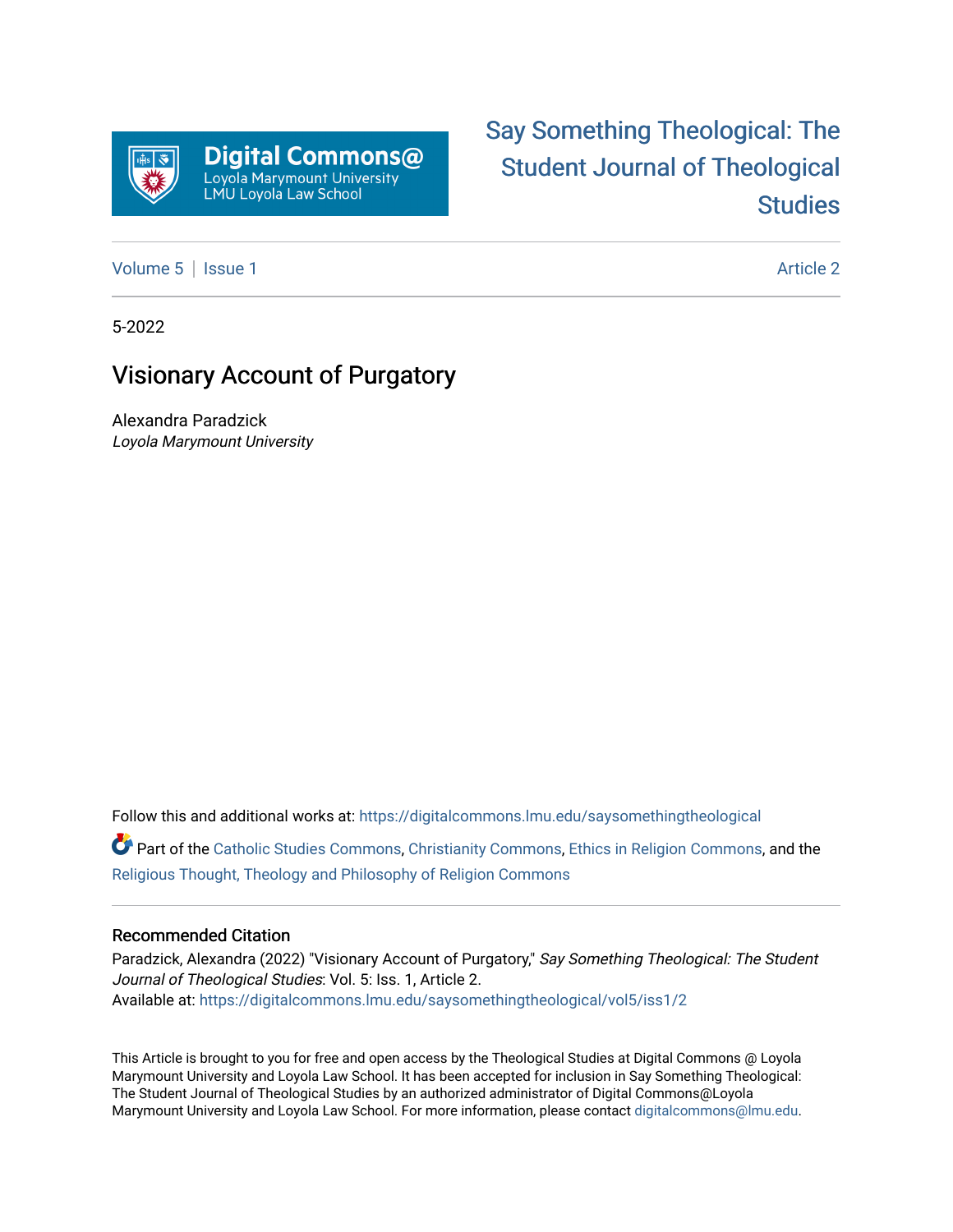

### **Visionary Account of Purgatory**

### By Alexandra Paradzick

**Abstract:** This paper is a recreation of a visionary journey that was popular around the 14th century, with the protagonist specifically travelling to the realm of Purgatory. The story has the same tropes as other stories in their genre. Specifically, the protagonist is not fully dead when they enter the realm, they are explained the "rules" of this realm by an angelic guide, they witness others suffering before suffering themselves, and are then sent back to the physical world affected by their journey. The story itself is a tool to show how the living and the dead were linked, with prayers helping those suffering in the realm of Purgatory; specifically making it easier and faster for them to move from the temporary realm of Purgatory to the permanent realm of Heaven. As Purgatory is a very tricky realm to find a visual reference for, aside from Dante's accepted mountain, this version of the middle realm is of my own making. While incorporating ideas found throughout past accounts, such as the idea of the level of suffering dependent on the level of sin and the fact that Heaven and Hell have an intense impact on the senses, a majority of this presentation of the landscape is original. The story clocks in at around five pages, focusing more on the journey through the realm and the explanations about how the afterlife works rather than the life the protagonist is living before the near-death state. Unlike characters who go to Hell, Purgatory is not so much about changing your ways as it is realizing your duty to your fellow man. Visits to Hell are about learning to be a better person, but visits to Purgatory are about learning how to help everyone else. I have demonstrated this fact by not having the protagonist decide to be a better person when they return for their journey, but have them focus on the fact that as soon as they get well, they decide that they will begin praying. Yes, they suffer at some point doing the story, but the general idea of these sorts of stories is that if you pray for the people suffering in Purgatory then once you die people will pray for you as well; similar to the idea of karma. The angelic guide takes time to explain this to the protagonist, and also the reader, and presents a visual representation of living prayers helping the dead in the form of colorful bubbles in an almost completely gray landscape. By using said visual representation the hope is to further drive home the connection between the living and the dead, something that was incredibly important to those that were living in such a highly religious time. Overall, this work focuses not only on the horror that occurs in the middle realm, but the general sense of hope that was associated with it. After all, Purgatory was specifically known as a temporary place, and the only way to go was upwards toward Heaven; it is a place of penance, not torture.

**Keywords:** Purgatory, Visionary Journey

*Say Something Theological: The Student Journal of Loyola Marymount University Theological Studies*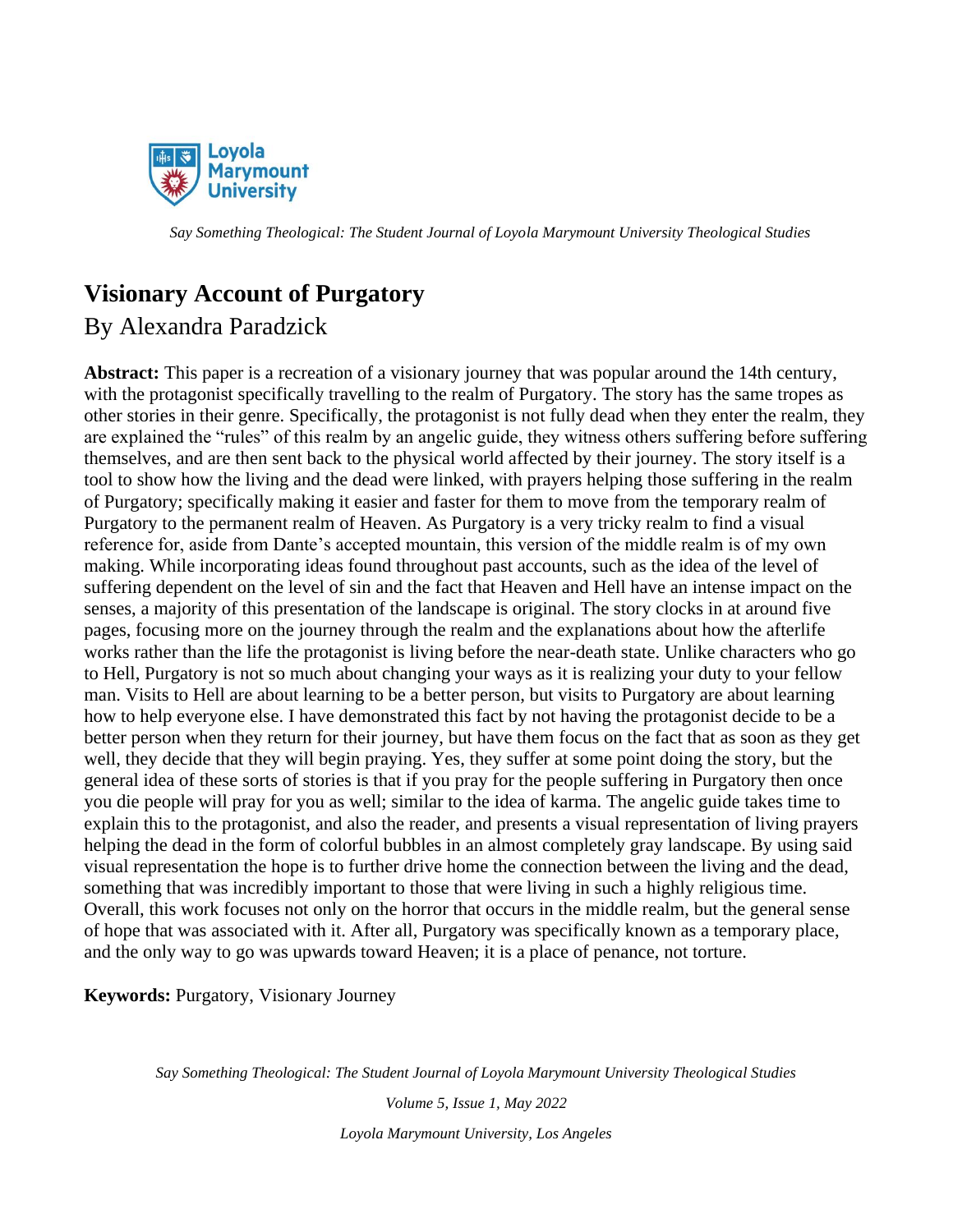

I could not tell you how it came over me; I can only say that at one moment I was walking, as corporeal as you, and the next I had collapsed. It seemed I had become something that was no longer physical, as if my body was made from air itself, the world around me very white and foggy. Light was coming from behind me, a warm golden color that stayed persistent at my back, and so I turned to see what was trying to welcome me to this strange place.

What stood before me I would describe as a creature before saying they were human. Though man-like in shape, with the appropriate number of limbs, but with an otherworldly beauty that was neither feminine nor masculine. Wrapped in white and with eyes not only on their face but lining their cheeks and arms all the way to the palms of their hands. Protruding from the back were shifting shapes of light and shadow each, which looked to be of feathers, though I could not look at them long. Looking at them head on made it feel as if a ring of pain had formed its way across my brow, made spots of colors dance before my eyes.

There is a reason that in scripture angels always say, "Be not afraid."

It had a mouth, this angel, though it did not use it. Instead, their voice rang clear as a bell in my mind, easing the ache that came from staring at them. *You are here to learn*, they said to me, as I looked at this land of nothingness.

"Learn of what?" I questioned them, with fear and curiosity. At the time I was scared that such a divine being would not appreciate questions, would take it as me questioning God, but they seemed prepared to answer. Their arms, shining so bright I was blinded for a moment, opened to encompass all around us.

"Am I dead?"

*Just barely, but not completely.* It was then I felt the faint echo of a heart beating within my chest, like the quiet tap of rain on stone, and tried to touch the pulse. My own hand passed through my body, a twinge of pain worming its way up the column of my spine. I did not ask if by the end of this lesson I would be completely dead. It seemed like a dangerous question to ask.

*Say Something Theological: The Student Journal of Loyola Marymount University Theological Studies*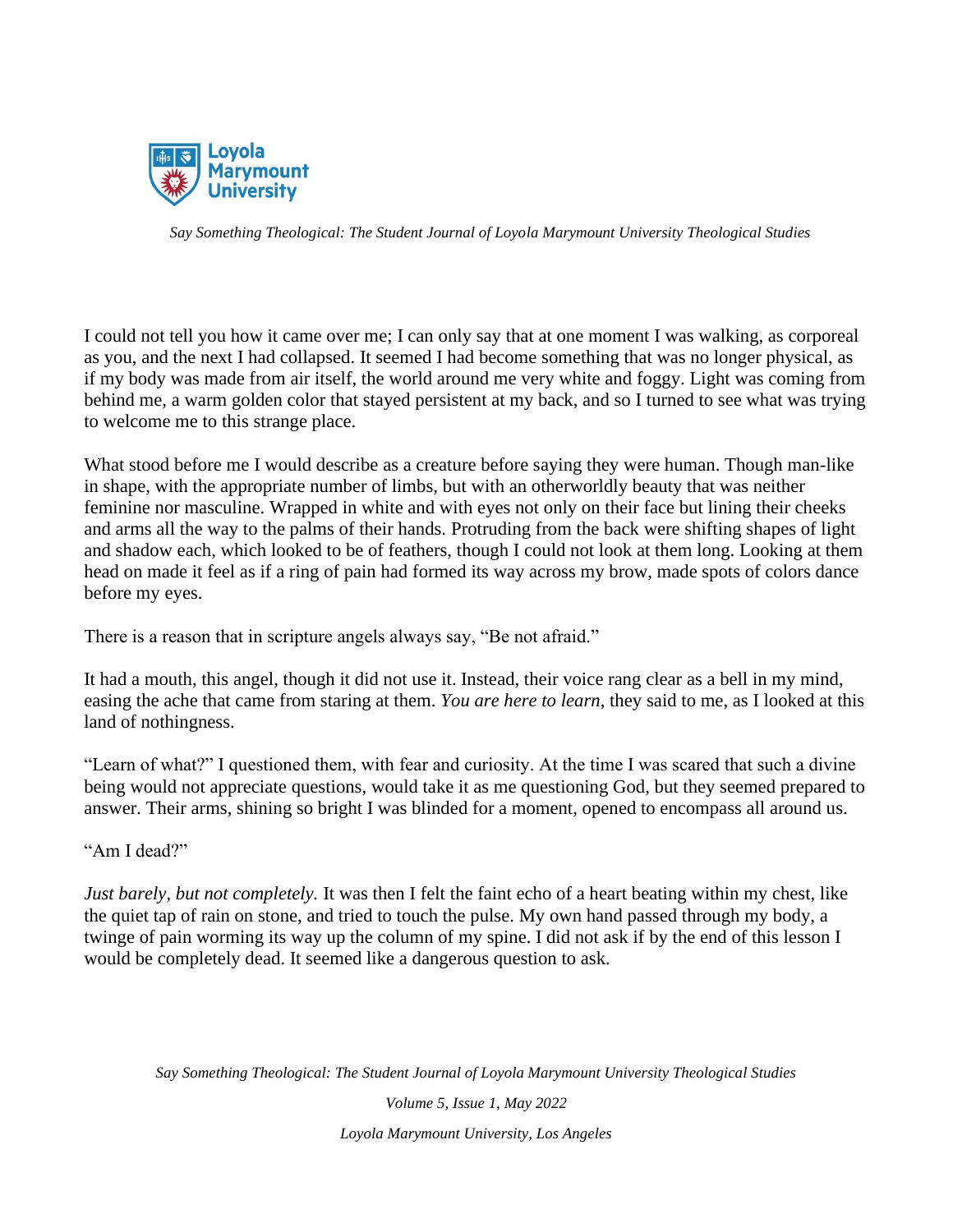

"Where are we?" I said instead and watched as the angel made the fog clinging to the ground disappear with a flick of the wrist. I could see where we were now, and it frightened me. We were standing in a forest, some trees blackened with burns and others leaking sap as they rotted from the inside out. The ground was not so much dirt as it was a brown sludge, a thing that bubbled and popped more like liquid. Bodies, naked and achingly thin, were submerged; slowly they tried to claw their way out, mouths tinged blue from cold, the mud clouding their eyes and sitting under their tongues. Some of them winced, as if in pain, while others steadily worked themselves free; they crawled away from the light of my escort as if it would burn them. A wind from the south carried the smell of ash and rot, and when I turned towards it, I only saw a bleeding red light on the horizon.

*Purgatory*, said the voice in my head. The middle ground, I had been taught, between Heaven and Hell. This place looked much more hellish that I had imagined, if the souls around me were any hint as to what all this realm was like. The only sounds were the sucking noises of skin separating from mud, and the whimpers of those that could not force themselves to get up. To me, at that moment, I thought I was being deceived. Surely, this was Hell.

*It isn't,* said the angel, for they had read my thoughts as if I had turned to them and spoken out loud. They raised one gleaming hand and pointed to that red horizon. *Hell is that way. I understand the confusion.* 

"Did these people...come from Hell?" I asked, watching as a man in front me sunk deeper. He did not bother to move, and the mud gained him by another inch.

Can angels laugh? The humming noise that touched my mind seemed like a laugh.

*No. These poor lambs are on their way to Paradise. They must earn it, perhaps more than most.* The angel pointed north, farther into the forest. *Come. There is more for you to see.* 

I could not tell you how long we walked, though I noted that my feet did not touch the ground. I was levitating a few inches above it, moving as swiftly as the angel through the woods. Slowly the trees around us changed, as well as the souls that moved along with us.

Instead of being burned or rotting they were green, saplings spreading upwards towards a slate gray sky. The mud was not as soupy as it once was, now appearing to have the consistency of wet clay. The souls

*Say Something Theological: The Student Journal of Loyola Marymount University Theological Studies*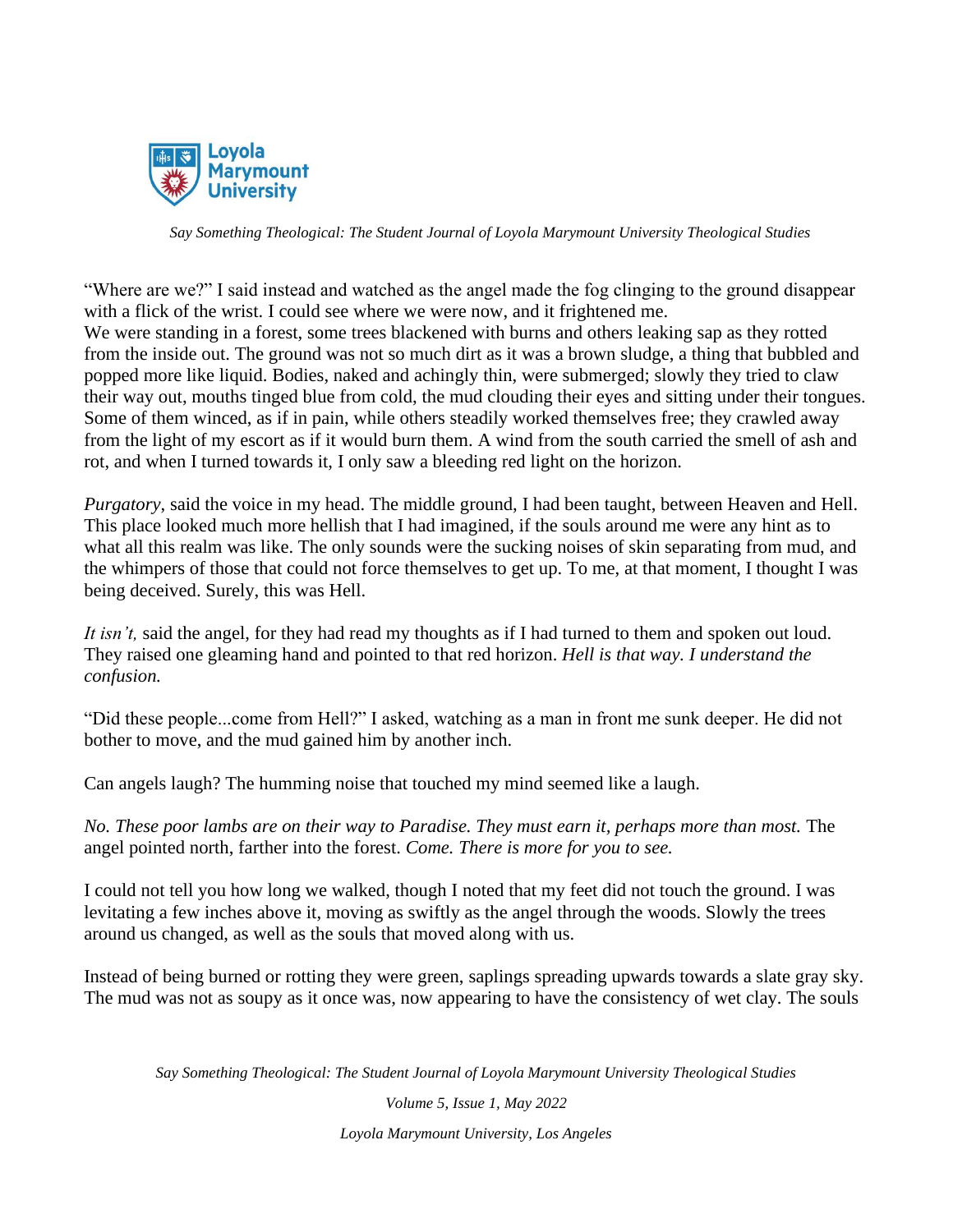

were still naked, no longer submerged or crawling on all fours, but walking with the mud coming up to their shins. They moved much more vigorously than those behind us, trudging at a steady pace, and when we passed, they leaned closer to the divine light of the angel like it was a warm fire. Some lifted their hands in greeting, and some paused in their walking to curl around their middles with pain written across their faces. Some fell to their knees. Some breathed heavily as blood dripped from their noses or mouths; I watched in pity as cuts opened themselves upon the back of a man for several minutes before closing, leaving his skin as smooth as marble. "Why do they suffer?" I asked when it appeared as if the angel was also watching the cut man heal.

#### *They are not damned enough to suffer in Hell, not pure enough to rest in Heaven. Here they walk, cleansing themselves through pain, until the gates open to them.*

"That's horrible," I said, because it was even if their pain ended, and the blood that dripped onto the ground was soaked up into the mud like wine.

*It is what they deserve. Besides, you can always help them.* With this the angel placed a hand on my shoulder, and my vision became much sharper. I could see the blackness in the core of the souls, slowly edging away; in the air were small bubbles of all colors. They filled the sky, like strange stars, and they settled on the souls and popped, the colors fighting against the blackness and acting like some sort of balm. The angel removed their hand, and I once again only saw the grayness and souls in mud. *Prayers,*  the angel answered, though I had not voiced the question, *from those still living. It helps them, it destroys the sins.* 

I felt coldness on my legs up to my shins, a biting pain that seeped into my bones, made my toes feel like they were going to snap off. I looked down and found myself in the mud. "Why?" I asked, not looking at the angel.

*So that you know what it is like,* was all they said. The angel did not outpace me, they stayed with me as I dragged myself along. For strange five-minute intervals I felt a sharp pain at my wrist, and when I looked, there were cuts opening on my arms of their own accord. After these minutes had passed the blood would run into the mud or soak back into my skin, and the cuts would close, and I would feel only the cold at my feet. I did not speak to the angel, but found myself leaning closer and closer, for the divine light was so warm and safe compared to the dampness of the mud.

*Say Something Theological: The Student Journal of Loyola Marymount University Theological Studies*